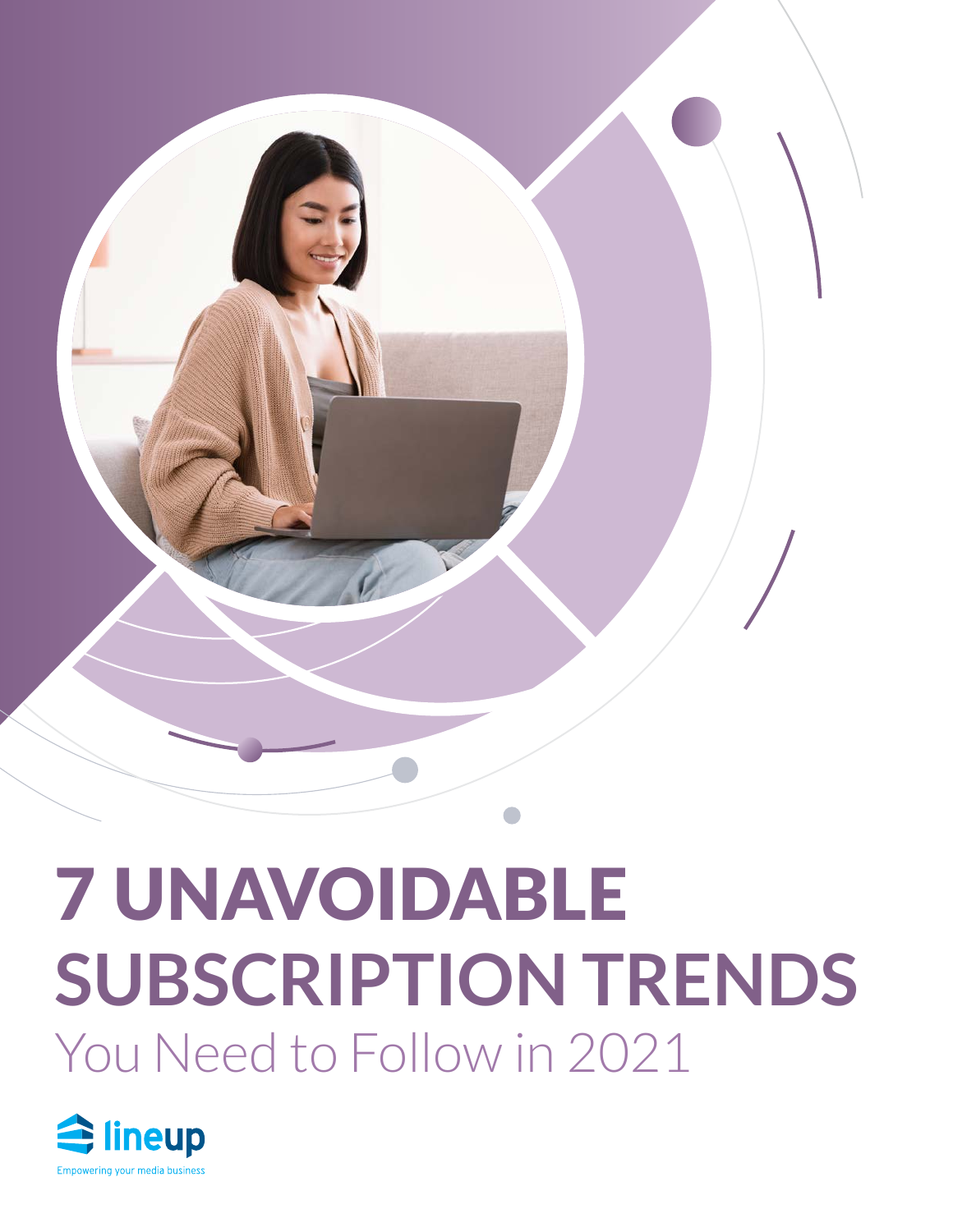

At a **[300% growth rate in 2020](https://whatsnewinpublishing.com/300-growth-in-subscriptions-for-digital-news-and-media-time-for-publishers-to-reassess-their-business-models/)**, the subscriptions sector of the media industry has enjoyed a boost that is revitalizing the industry overall. Media organizations in 2021 are facing a challenge and an opportunity amongst all these influencing factors.

Such substantive acceleration of digital media subscriptions is due, in part, to the global pandemic that has motivated readers to become more deeply invested in quality publisher content. **[Digital reader subscriptions rocketed 110%](https://whatsnewinpublishing.com/digital-news-and-media-subscriptions-grow-110-in-3-months-whats-next-for-publishers/)** in just the first three months of the pandemic. Continued growth suggests that the year ahead will be important for organizations trying to strengthen their long-term retention strategies and understanding of this emerging ecosystem. From the interventions of artificial intelligence to the resurging possibility of monetizing local media, we've collected the top 7 subscription trends most likely to impact your business in 2021.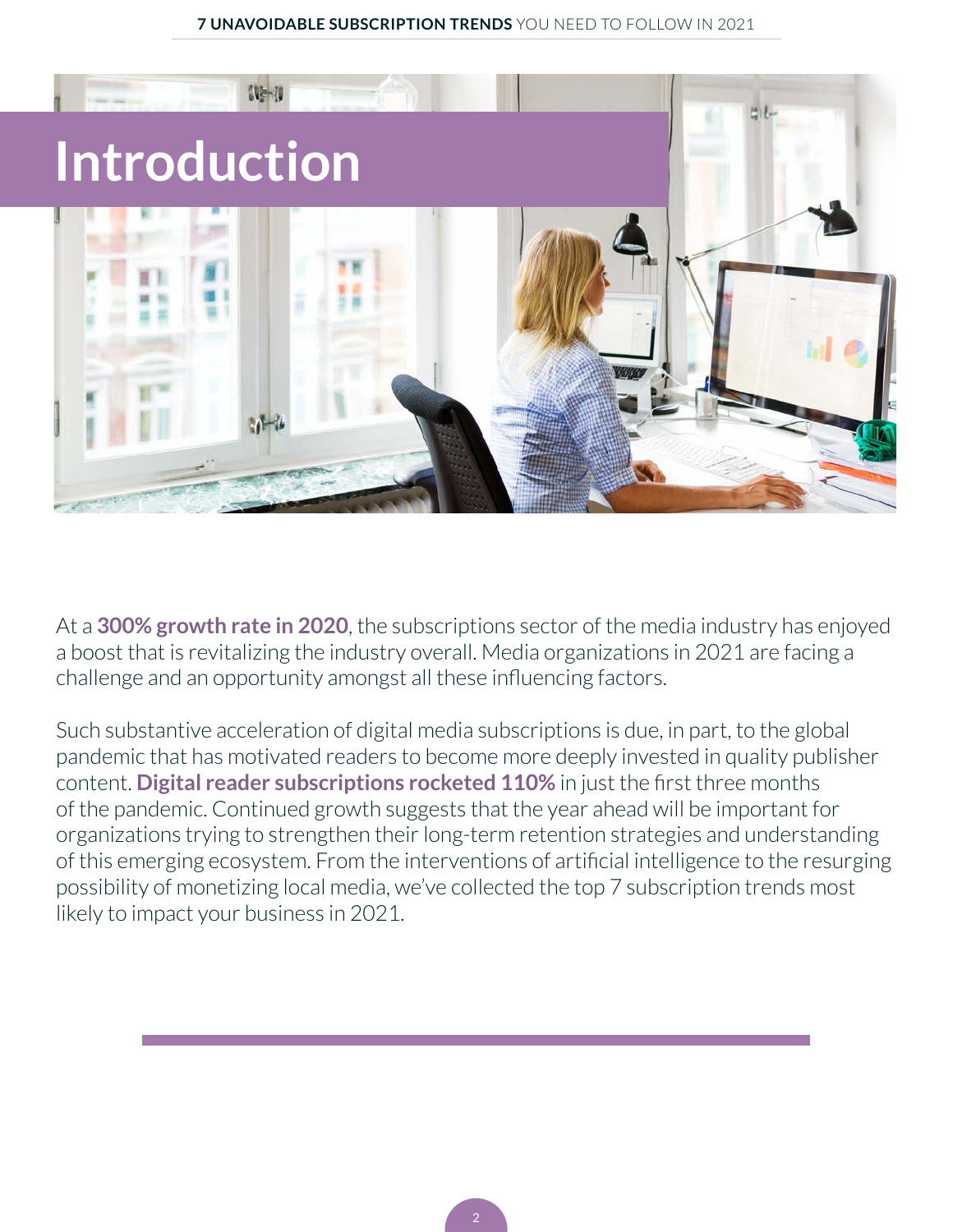| I   |
|-----|
|     |
|     |
|     |
| I   |
|     |
|     |
|     |
|     |
|     |
|     |
|     |
|     |
|     |
|     |
| ı   |
|     |
|     |
| l   |
|     |
| a a |

**4**

**5**

| <b>Combined Revenue Models Offer Publishers</b><br>and Brands More Profitable, Collaborative<br><b>Relationships</b> | 4         |
|----------------------------------------------------------------------------------------------------------------------|-----------|
| <b>Technology Advancements Improve Reader</b><br>Experience                                                          | 5         |
| <b>Personality-Based Subscriptions Empower</b><br>Individual Writers While Also Benefiting Brands                    | 6         |
| Subscriptions Throw a Creative Lifeline to Local<br><b>Media Companies Too</b>                                       |           |
| <b>Streaming Successes and Failures Reveal</b><br><b>Important Subscriptions Lessons</b>                             | 8         |
| <b>Artificial Intelligence Will Reduce Subscription</b><br>Churn                                                     | 10        |
| Publishers Bundle Subscriptions With Brands to<br><b>Broaden Audience Base</b>                                       | 11        |
| Stepping into the Future of Subscriptions                                                                            | <b>12</b> |
| 7 Things You Can Do To Leverage These Trends                                                                         | 13        |
| <b>About Lineup</b>                                                                                                  | 14        |
| <b>About Zephr</b>                                                                                                   | 14        |
| Contributors                                                                                                         | <b>15</b> |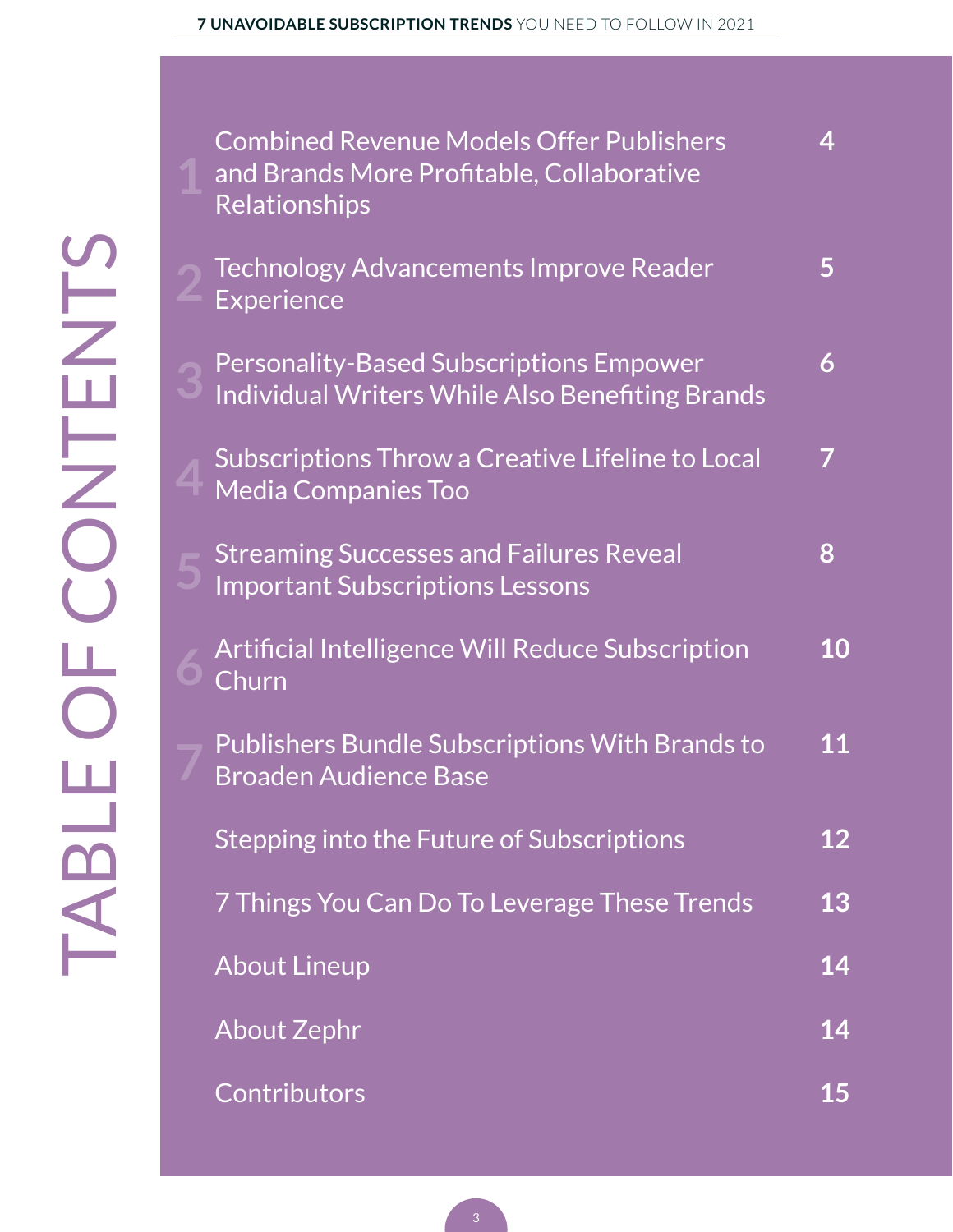### <span id="page-3-0"></span>**Combined Revenue Models Offer Publishers and Brands More Profitable, Collaborative 01 Relationships**

One of the most exciting developments within the subscriptions sector is a revenue approach that promises greater stability for media organizations. Combined revenue models--viewing subscriptions and advertising as two sides of the same coin--present a business approach with greater profit potential to publishers and advertisers alike.

**[Jarrod Dicker, vice president of innovation and commercial strategy at The Washington Post explained](https://www.washingtonpost.com/pr/2020/11/03/jarrod-dicker-brand-publisher-relationship-is-not-just-about-context-its-also-about-consumption/)** that publishers' relationships to readers through first-party data collected in the subscriptions process can positively shift their relationship with ad buyers for increased revenue: "The relationship with advertisers is no longer a one-way deal. By understanding consumption behaviors, publishers can build richer opportunities for marketers to better understand not just the context a reader is in, but how that type of reader chooses to watch, read and navigate content throughout the entire web."

In early 2020, **[The Pew Research Center reported](https://www.pewresearch.org/fact-tank/2020/02/14/fast-facts-about-the-newspaper-industrys-financial-struggles/)** that print and digital newspaper circulation plunged to its lowest levels since 1940, and the advertising revenue model that has long buoyed the business dropped 62% between 2008-2018. The pandemic that followed the release of the report rocked the industry even harder, deepening challenges facing publishers across the globe. Against this backdrop, **combined revenue models offer publishers a way to reinvent aspects of company structure for more resilient, lucrative revenue potential.** The model offers greater assurance of brand safety for ad buyers and requires quality published content to retain readers--a win-win for everyone.



[Head of Marketing at Lineup Systems, Sarah Hartland, explains](https://digitalcontentnext.org/blog/2020/06/15/the-case-for-combined-revenue-models/)  [the trend:](https://digitalcontentnext.org/blog/2020/06/15/the-case-for-combined-revenue-models/) **"We've seen from our customers that publishers can successfully sell both content and advertising, with a little experimentation. Publishers who combine advertising and subscription models carefully are well positioned to reap significant rewards. This is especially true as first-party data becomes an increasingly essential commodity within the media industry in the face of growing data privacy regulations. Subscriptions provide publishers with rich first-party audience data. That becomes an attractive selling point for advertisers seeking to maximize their investment in a contextually relevant and brand safe environment."**

The combined revenue model is a welcomed multifaceted solution to a variety of problems that have plagued parts of the industry since migration to digital media spaces changed the reader-publisher relationship. By optimizing the business structure of news media through subscriptions data insights that create more value for advertisers--while also providing real substance for readers--media organizations with combined revenue models will be in position to lead as the industry shifts.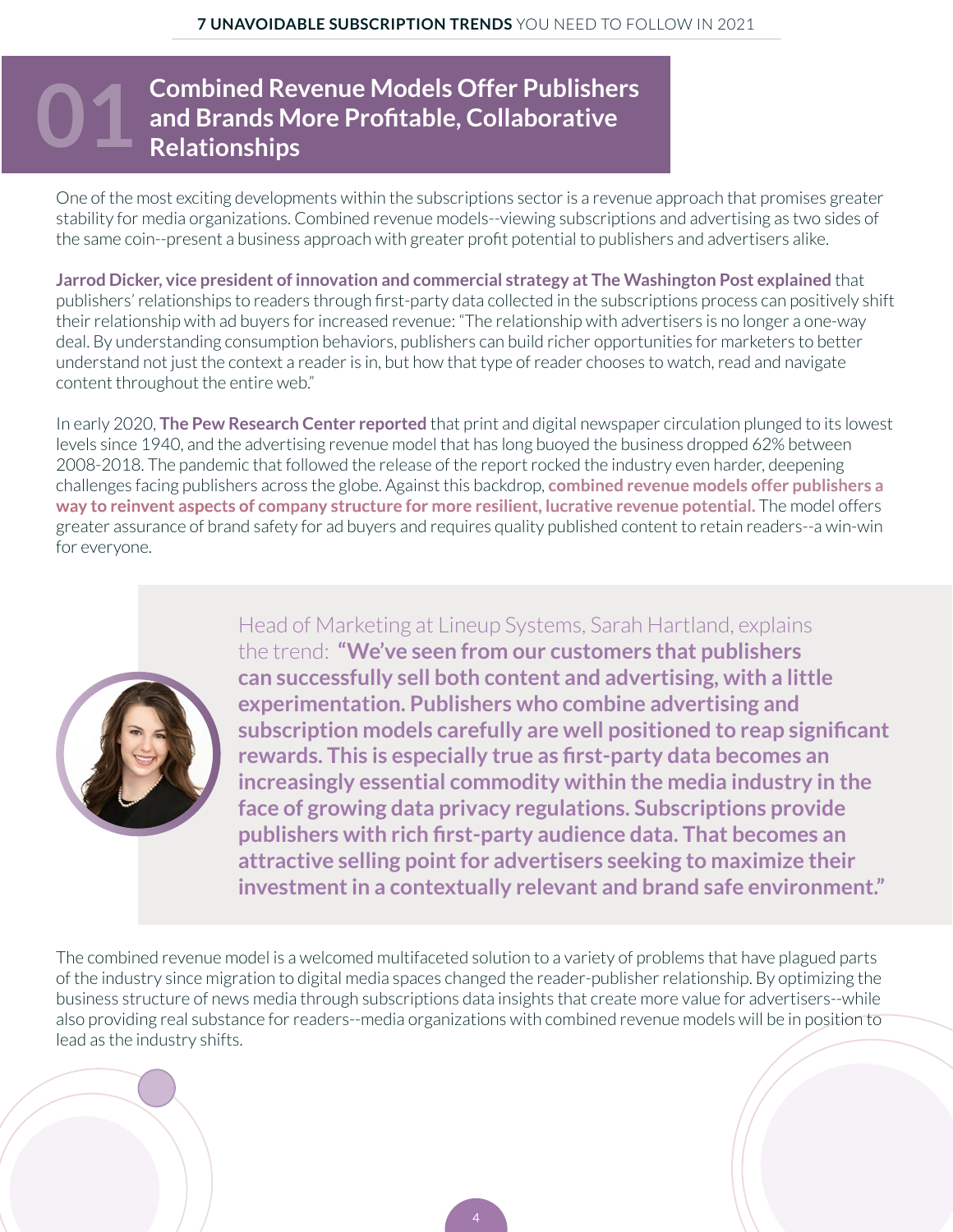## <span id="page-4-0"></span>**Technology Advancements Improve 02 Reader Experience**

Reader experience isn't just about reducing churn, it's a critical element for any publisher's success across each revenue model. A valuable reader experience ensures reader loyalty, engagement, and brand safety, but it involves more than just content quality. It's also about rules publishers create for advertisers, the experience on page or in-app, and finding ways to track, analyze, and adjust to reader interest changes. New technologies are helping publishers understand their audiences better, which enables them to create better content, reduce subscriber churn, and strengthen their own brands.

For example, **[discovery platform and advertising company Taboola](https://www.prnewswire.com/news-releases/taboola-upgrades-newsroom-offering-to-help-publishers-drive-significantly-more-subscriptions-initial-results-include-a-30-percent-increase-in-subscribers-301170950.html)**  has recently rolled out technology advancements that help publishers track subscriber propensity and longevity. Their data analytics consider aspects of content that keep readers engaged such as time spent on a page, content that motivates readers to become paid subscribers, and content that subscribed readers are repeatedly interested in. These kinds of technological tools offer publishers support in understanding their reader types and their motivations so they can adapt their reader experiences.

Managing a good ad experience on-site or in-app is also important for the subscriber experience. Digital Product Manager at Lineup Systems, Tiffany Kelly explained the role publishers can play with advertisers to protect the quality of their reader experiences: "User experience is huge now. Over the last 4-5 years, the industry has finally realized that a bad ad experience will drive readers away forever. Even kids can recognize the difference between a good or poor ad experience. If the publisher pays attention and has strict rules with their ad experience, it makes a difference getting loyal readers."

*The Washington Post* recognized this kind of problem with their own digital experience--ads loaded too slowly on their site, and outside of Facebook and Google, they failed to cater to reader needs in ways that kept their publication competitive. To solve this, the organization created their own technology tools to ensure readers enjoyed a



Chris Scott, CPTO at Zephr, user experience platform, told Lineup Systems, **"As the media industry continues to shift from advertising revenue - which is increasingly less viable as a sole source of income to digital subscriptions, the level of competition between subscription businesses is really heating up. Those who are on older tech stacks have found it hard to keep business agility, which is essential to react to change in these unpredictable times. The most exciting developments have been around dynamic product offers and bundles, combined with nocode solutions to test, learn and iterate on subscription strategies."** 

Publishers' marketing teams will also benefit from such easilyconfigurable technology because they can adjust to determine the best possible user experience.

better encounter with the ads showing up in publisher contexts; **[the tool offers](https://www.zeustechnology.com/#:~:text=Zeus%20Technology%20is%20a%20media,unsurpassed%20ad%20viewability%20and%20performance.)** solutions like predicting data patterns, speeding up ad loading times, and decreasing the quantity of ads readers see without losing quality of ad performance for ad buyers. **[Jarrod Dicker helped spearhead](https://www.pressgazette.co.uk/how-jeff-bezos-washington-post-is-taking-on-google-and-facebook-with-insanely-unique-ad-technology-for-publishers/)** the project and said, "The Post team formed the view that, away from the main big tech platforms, much of the web environment was "very slow, very janky and very not user-friendly. We needed to create an environment that was on par, if not better, than what readers and advertisers were getting from the platforms."

Carefully cultivating the entire subscriber ecosystem leads to reader loyalty that benefits everyone, especially subscribers more likely to remain engaged with content and increase revenue potential for publishers. Lineup Systems Founder Michael Mendoza explained the importance of this creative vision, saying, **"What's clear is that a publisher's tech stack has an enormous impact on revenue across the board. Advertising technology impacts the efficacy of subscriptions strategy--and vice versa. Gone are the days when audience and ad teams can operate in silos: collaboration between these teams isn't just nice anymore; it's necessary."**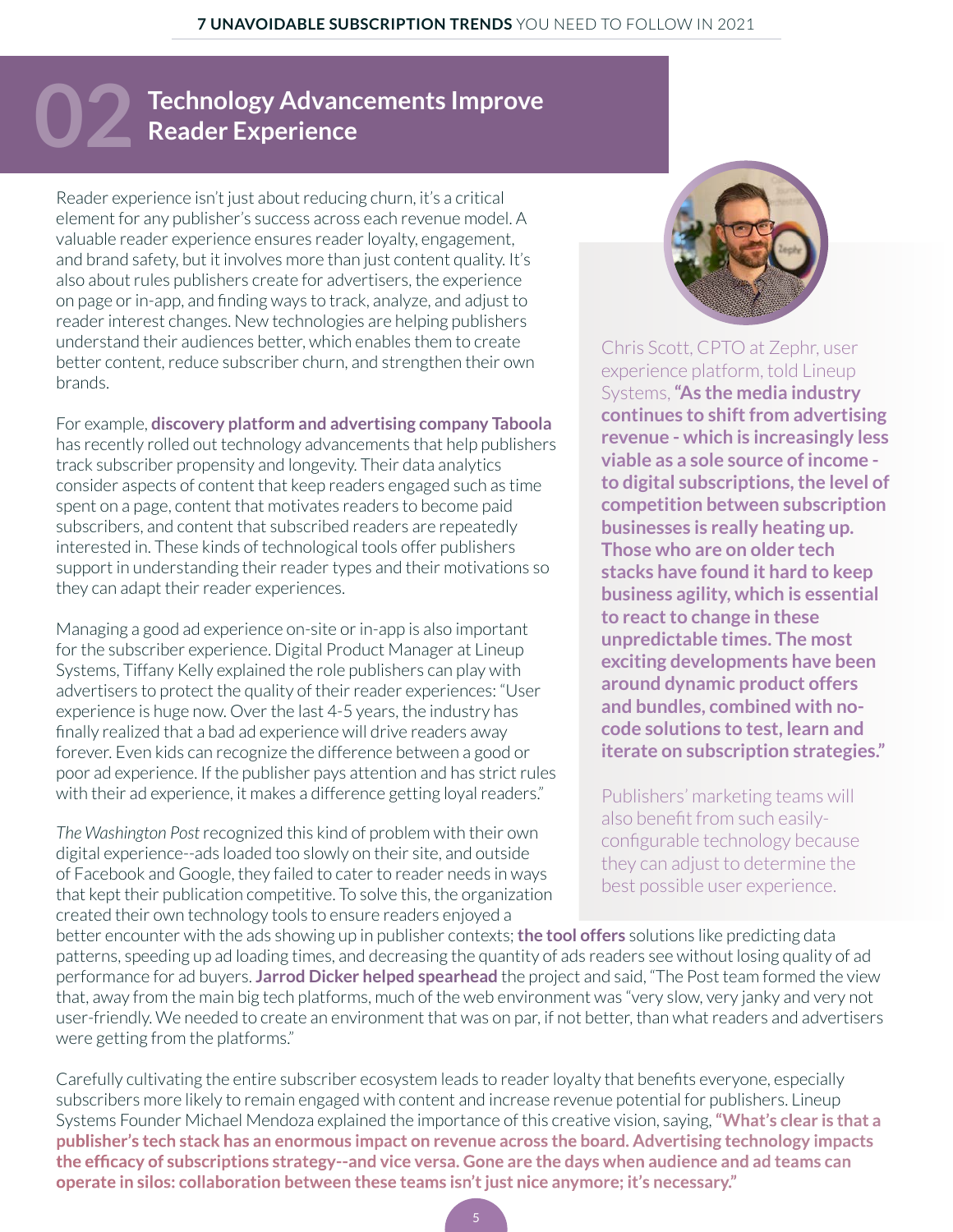### <span id="page-5-0"></span>**Personality-Based Subscriptions Empower Individual Writers While Also 03 Benefiting Brands**

In just four years, influencer marketing is expected to nearly double its fiscal returns in social and digital media spaces--to the tune of a projected \$15 Billion by 2022, according to a *[Business Insider](https://www.businessinsider.com/influencer-marketing-report#:~:text=The%20influencer%20marketing%20industry%20is,estimates%2C%20based%20on%20Mediakix%20data.)* **report**. The trend is affecting subscriptions-based media, as well.



[Mike Donoghue,](https://www.google.com/url?q=https://www.poynter.org/business-work/2020/more-media-companies-will-bet-on-themselves-in-2021/&sa=D&source=editors&ust=1612895991965000&usg=AOvVaw2Lw6EqLBpRHhHoUmAxqRn2) co-founder and CEO of Subtext--a subscriber-based business for creators via text--suggests that the influence of individual journalists and writers is carving out its own space in the digital media subscription market: **"Not every writer has the personal brand to be able to facilitate this but it highlights a really interesting trend of what I would call atomic monetization...Put simply, innovative media organizations are looking at their roster of editorial talent and ascribing significant value to the relationships that talent is cultivating with their audience.** 

**When executed well, this means media companies can generate incremental revenue, reduce subscriber churn, and improve engagement by giving their readers unique access to the topics and personalities they care about free from the vitriolic white noise of the social platforms and the din of email newsletters. If the model sounds familiar it should — it's the Patreon, OnlyFans, Subtext..., Cameo, Substack model applied to media on the enterprise level…"** 

Influencer marketing is already driving media subscription trends, but through the voices and personalities of individual writers rather than an organized newsroom. The model drives sponsorships and advertising revenue opportunities alongside subscriptions that can boost the brand credibility of the publisher, writer, and ad buyer, depending on the structure of the relationship. It's another example of why strategic revenue decisions should be in sync across subscription, advertising and content teams as well.

**[Founders of Substack told the](https://www.newyorker.com/magazine/2021/01/04/is-substack-the-media-future-we-want)** *The New Yorker* that this more autonomous subscriptions-based media model may be the way of the future: "The subscription-based news industry...could someday "be much larger than the newspaper business ever was, much like the ride-hailing industry in San Francisco is bigger than the taxi industry was before Lyft and Uber." Personality-based subscriptions build off accelerating influencer marketing models to open a whole new way of engaging digital media audiences.

The model certainly creates pathways for writers to dip into the digital media subscription market, but it also has plenty of untapped potential for publishers too. Building off the resurging importance of email and its ability to create consistent followers and grant readers choice of quality editorial content, the model offers another angle for driving subscribers to trusted publisher brands.

For example, in May 2019 four writers for the *Wall Street Journal* launched content on Substack -- "a collaborative newsletter...called Elevate with clear WSJ branding," **according to** *[What's New in Publishing](https://whatsnewinpublishing.com/we-are-witnessing-the-emergence-of-a-new-media-economy-newsletters-are-opening-new-avenues-of-growth-for-publishers/)***.** The journal is not the only news media company beginning to build loyal subscriber followings on this kind of tech platform, and with the model growing in popularity, it's a trend sure to offer publishers potential in 2021 and well beyond. We've all heard it--content, content, content! But if content is king, creators are quickly becoming emperors.

6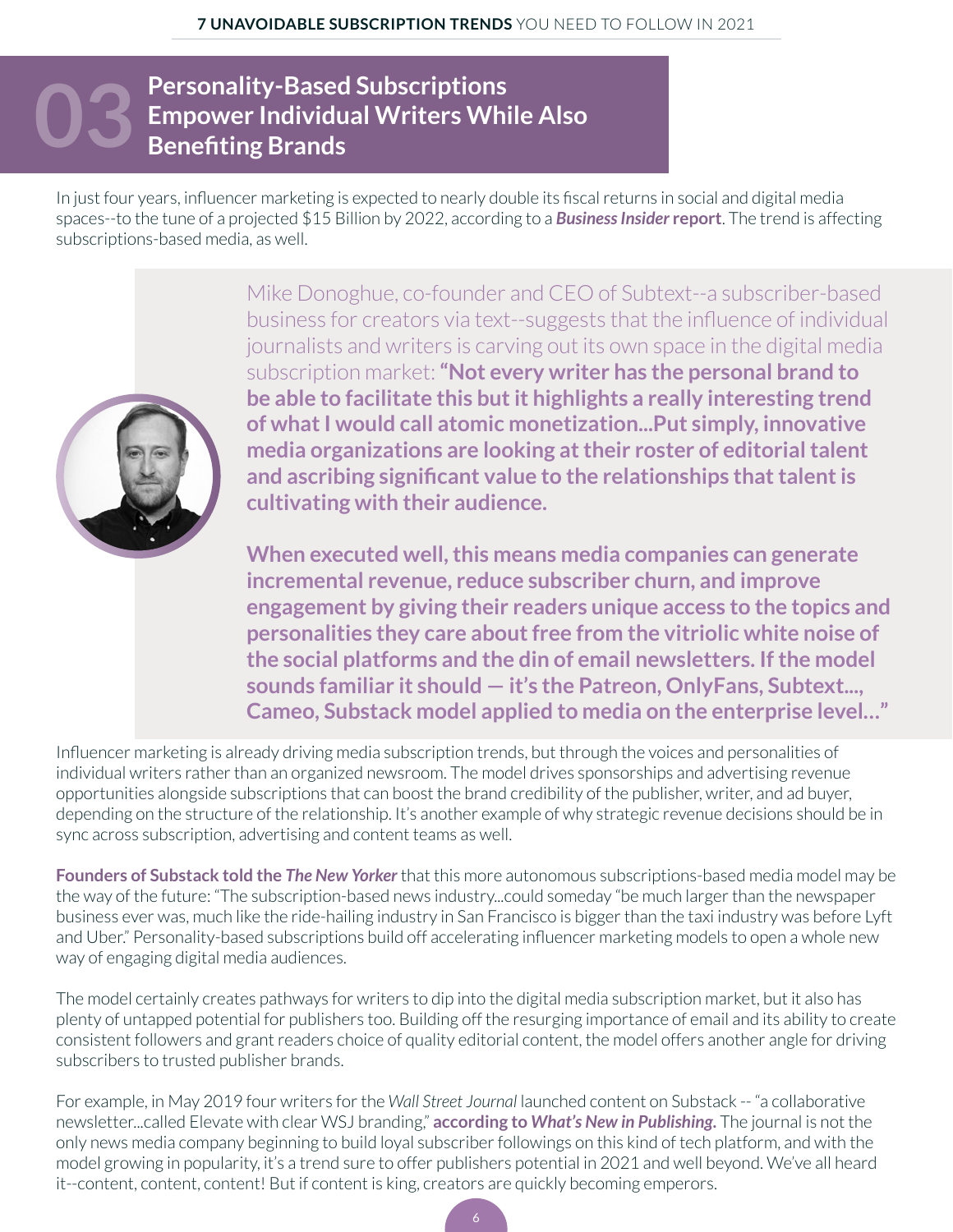## <span id="page-6-0"></span>**Subscriptions Throw a Creative Lifeline to Local Media Companies Too**

As the coronavirus pandemic raged in 2020, the Columbia Journalism Review said finding ways to sustain local newspapers was now a **["civic necessity."](https://www.cjr.org/business_of_news/reviving-democracy-requires-reviving-local-journalism.php)** More than half of all Americans have **[trusted local](https://www.pewresearch.org/fact-tank/2020/07/02/local-news-is-playing-an-important-role-for-americans-during-covid-19-outbreak/)  journalism as their critical source** of reporting and information about the virus, as authorities scrambled to react and respond to the evolving, ongoing crisis. Publishers who can find ways to keep the trend going beyond the pandemic will breathe life into local journalism using evolving strategies for subscriptions.

#### In fact, **[Mark Jacob at Northwestern University's](https://localnewsinitiative.northwestern.edu/posts/2020/12/16/digital-subscriptions/index.html)** *Local News*

**[Initiative](https://localnewsinitiative.northwestern.edu/posts/2020/12/16/digital-subscriptions/index.html) argued** that expanding--and retaining--new subscribers will be local publishers' greatest opportunity in 2021. "The pandemic and other major news events have helped boost digital subscriptions dramatically at local news outlets in 2020, with a new industry analysis putting the overall increase at about 50% in a year's time... They need to do things like revisit their organizational structures, and consider shifting resources to marketing, social media engagement and newsletters – the things that research shows drive subscriptions. And they need clear, actionable insights into the interests and habits of their paying readers so they can retain the ones they've added [in 2020]."

The consequence of losing local newspapers is significant; **[researchers in the United Kingdom](https://www.pressgazette.co.uk/uk-gov-report-finds-direct-link-between-local-newspaper-circulation-and-voter-turnout-absence-of-journalism-in-some-areas-potentially-catastrophic/)** found that increases in local media circulation directly correlate with increases in voter turnout in that daily news' covered area, and as local media diminished in an area, the local voter turnout diminished too. Yet the growth of the subscription-based news media ecosystem offers what may be a creative lifeline for smaller publishers who can establish strong subscriber retention strategies.



[Delia Cai at Nieman Labs](https://www.google.com/url?q=https://www.niemanlab.org/2020/12/subscriptions-start-working-for-the-middle/&sa=D&source=editors&ust=1612896184743000&usg=AOvVaw27WGUJyZx0rQMrjNyfb5jw) suggests the model opens a pathway for resurrecting struggling local brands: **"[What] I think will be most interesting to watch in 2021 is how the larger culture shift around digital subscriptions…- -this phenomenon of People Willing And Able To Pay For Good Content--will benefit all the outlets in the middle part of the spectrum, between the Individual Star Creator and, like, The New York Times. I'm talking about outlets like Discourse Blog, Defector, Brick House, The City- newish outlets and collectives that launched (some from the ashes of ad-supported media sites we all watched crash and burn) with the subscriber model front and center."**

**[Pew Research Center findings](https://www.journalism.org/2020/08/31/americans-who-have-a-closer-relationship-with-their-news-sources-are-more-supportive-of-the-news-media-overall/)** on media trust and journalism indicate that irrespective of party affiliation and age, communities who feel valued and personally connected with their news sources trust the media industry at-large and view publisher brands as more professional. Local publishers have potential to know their readerships more intimately and dive deeply into journalistic content impacting their immediate audiences in relevant ways. While not necessarily exclusive to local publishers, the ability to meet reader needs differently is a reality that can be leveraged to the financial benefit of smaller publishers with subscriptions-based business models.

**[Chris Waiting, CEO of European news service, The Conversation,](https://whatsnewinpublishing.com/we-must-be-ruthlessly-focused-on-our-readership-how-publishers-are-growing-subscribers-with-audience-focused-strategies/)** believes that appetite for trusted news that centers readers as valued and understood in their context has significant profit potential: "We must be ruthlessly focused on our readership, building engagement and loyalty. Traffic in recent months tells us that the public is hungrier than ever for high-quality journalism. The challenge is to convert this interest into sustainable business models."

Local publishers are uniquely positioned to do just this. With an audience-centered approach buttressed by quality, relevant editorial, local publishers can use the subscriptions growth they've seen as a launching point to build the trust and content access readers are looking for long-term. For local media publishers, 2021 will be the prime opportunity to optimize more sustainable subscriptions models that center readers and deliver on the journalism subscribers crave.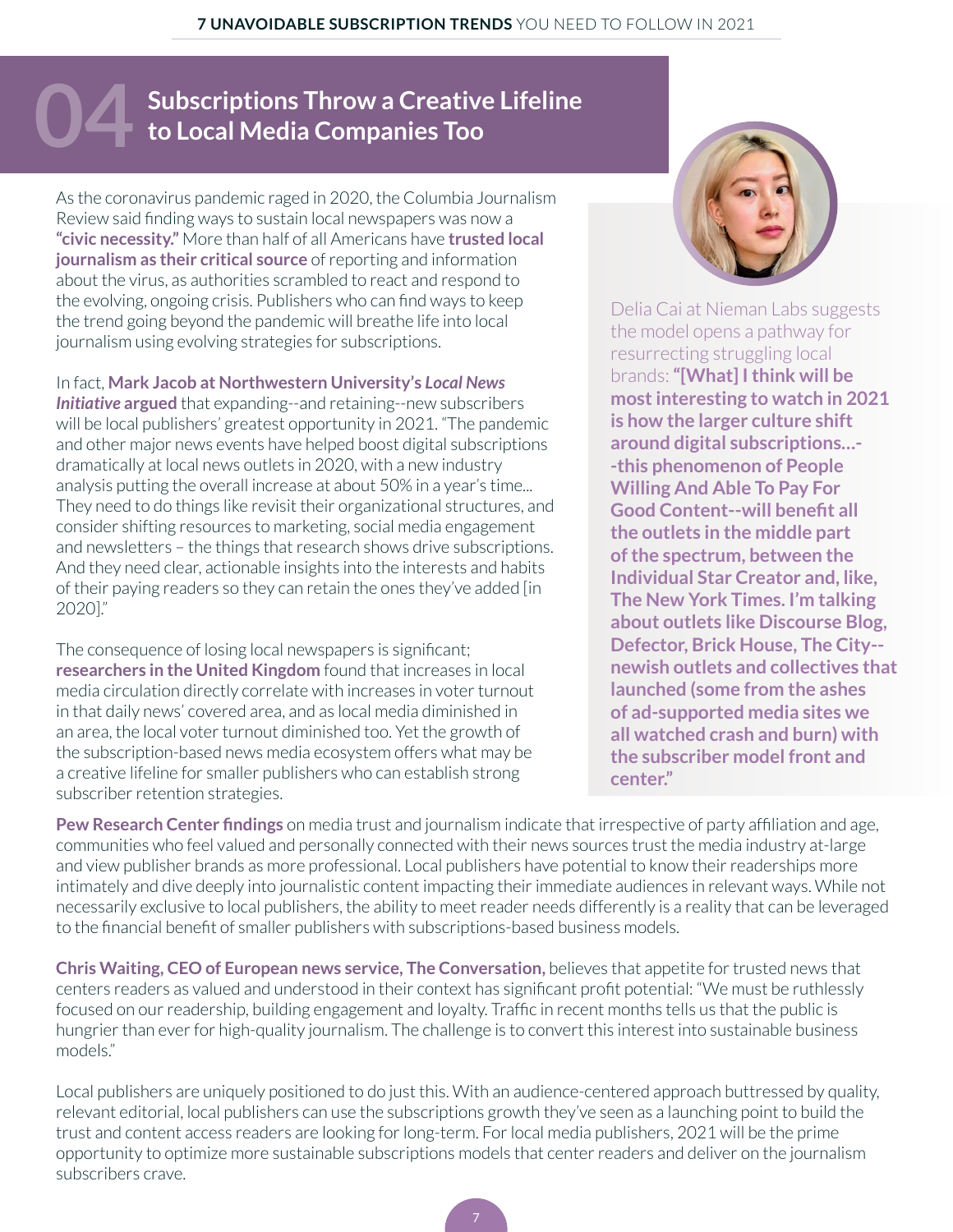# <span id="page-7-0"></span>**Streaming Successes and Failures Reveal Important Subscriptions Lessons**

While the media and entertainment subscriptions market has mostly witnessed profound growth, there have also been failures along the way that point to trends publishers can learn from. One of last year's most public failures in the market was the launch and flop of Quibi, a streaming service designed for on-the-go users. Short for 'quick bites,' Quibi content rights have now been purchased by Roku and will stream free with ads--a model fundamentally different from the original creation. Speculation is still circulating about why Quibi failed--and while the pandemic certainly created a situation less than optimal for its original content structure, the start-up's failure ultimately offers larger lessons for the broader industry trying to leverage subscription trends.

The problems could be boiled down to two main issues: content depth and audience awareness. Originally, Quibi created their platform based on original content and paid subscriptions, but this left a large gap for audiences being introduced to the platform and brand for the first time. Trying to model their business just on subscriptions to original content may have actually harmed their competitive chances, **[according to NBC](https://www.nbcnews.com/business/business-news/look-why-quibi-failed-so-soon-after-launching-n1244312)**: "Quibi planned to rely solely on original content with A-list stars serving as actors and producers. But that meant it would need at least one huge hit to entice subscribers. While engaging shows from the likes of Kevin Hart, Jennifer Lopez and Steven Spielberg may have entertained viewers, they didn't result in the growth numbers Quibi needed to be successful...It is really hard to break in now as a new player on the content side, especially as a subscription app without a free initial offering."

Quibi demonstrates despite the importance of creative, engaging content, that alone is not always a sufficiently strong strategy for some media creators in oversaturated spaces. Quibi's structure placed a huge risk burden on breakout content drawing subscribers, but could never quite see the momentum needed to entice audiences when faced up against competitors with larger libraries they could offer for free. **In a similar way, start-up, recovering, or smaller publishers who do not develop nuanced enough strategies to compete in spaces where larger organizations may already monopolize sections of the market--and offer their content for free--may see otherwise original and engaging content fail.** 

**[S&P Global Market Intelligence explained](https://www.spglobal.com/marketintelligence/en/news-insights/blog/charter-directv-and-comcast-rank-as-the-top-rsn-friendly-mvpds-kagan)** that even with free initial trial periods, Quibi's content also couldn't break past saturation points to differentiate it from competitors...resulting in inaccurate, slanted success metrics



and, ultimately, churn: "...[Much] of Quibi's usage was likely stemming from free trial users kicking the tires who churned out when the promotional trial period expired...some households could be reaching a saturation point where encouraging them to subscribe to additional offerings — especially smaller services with a limited content catalog — may present a challenge." At the end, the purchase by Roku converted what was left of Quibi away from a subscription-based model altogether, to an advertising-based revenue model.

 Many analysts also view Quibi's failure as a question of audience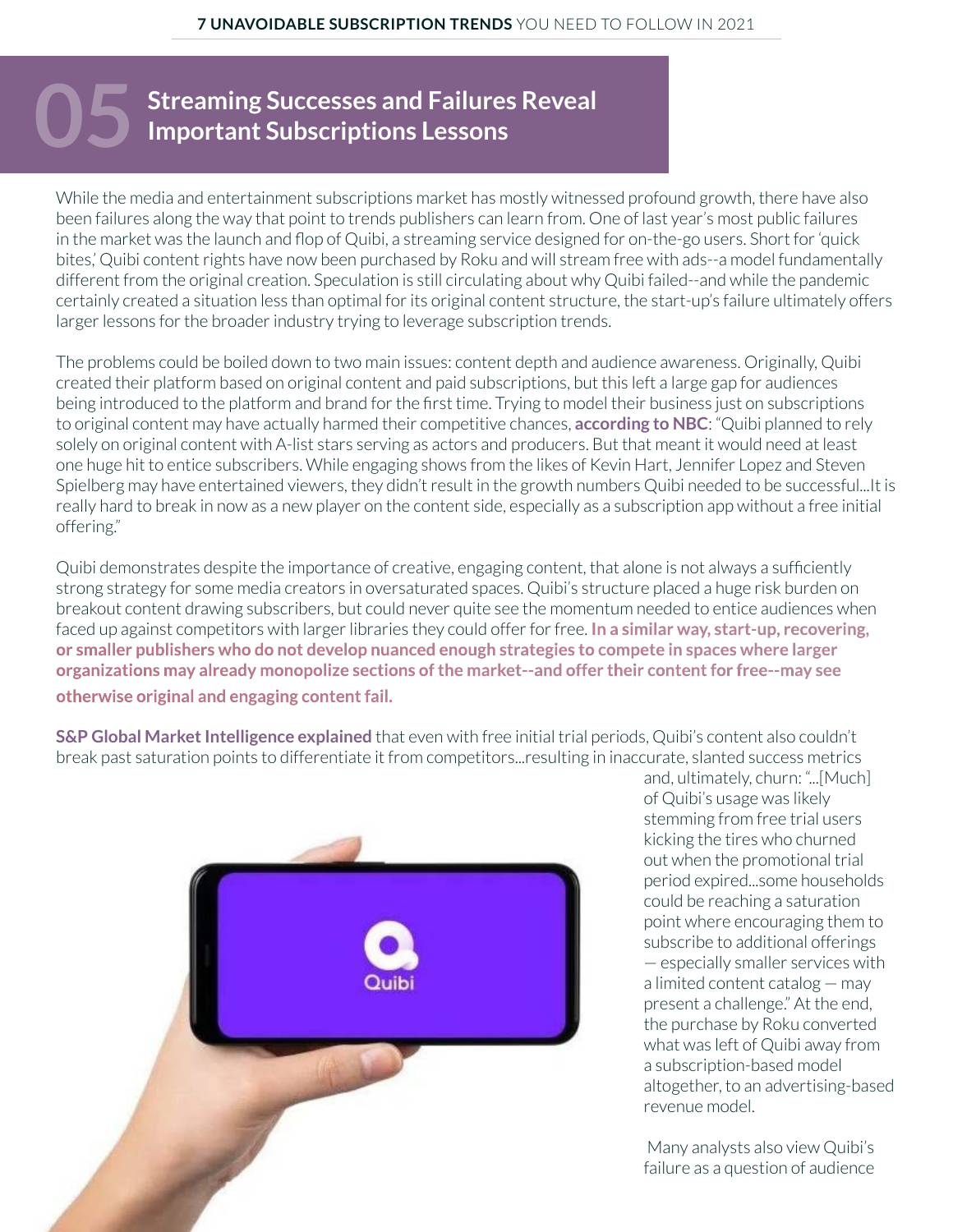# **Streaming Successes and Failures Reveal Important Subscriptions Lessons (cont.)**

awareness. **[According to](https://variety.com/2020/tv/news/quibi-canceled-shows-1234813479/)** *Variety,* "With no immediate ability to watch content on anything but a phone screen, no thought of letting viewers screenshot shows in order to share them, and no compelling answer to "isn't this just expensive YouTube?", Quibi didn't have a grasp on what its audience might want until well after it launched."

**This dynamic demonstrates the importance of understanding what audiences want--not only in terms of content, but also experience.** For instance, even if otherwise entertaining, original content failed to produce a breakout subscriber drive to the platform, could a smarter digital experience have created fan followings more organically through screenshots becoming social media shares? Had Quibi better understood its nuanced value proposition for users, perhaps other risks would have been mitigated for the company to see higher subscriber acquisition and retention.

As with much of the growth in the media subscriptions market, the key for this year will be finding ways to sustain user retention, not just ballooning subscriber numbers. This will require organizations to focus on aspects of their business like diminishing subscriber churn, ensuring quality user and ad experiences, and offering competitive value. **[Deadline explained](https://deadline.com/2021/01/streaming-2021-outlook-disney-hbo-max-peacock-apple-netflix-1234662348/)** companies will need to "be seen by viewers as essential," something Bob Iger--CEO who led Disney's shift to subscriptions-based streaming--reiterated to investors: "As we increase our output, the emphasis will always be on quality, not volume." This applies to quality of content and quality of audience awareness simultaneously.

2021 forecasts a flood of movie subscriptions offerings, and the companies that stand out will be those who have shored up their value propositions and digital experiences for fast-growing streaming subscribers in an increasingly saturated market.

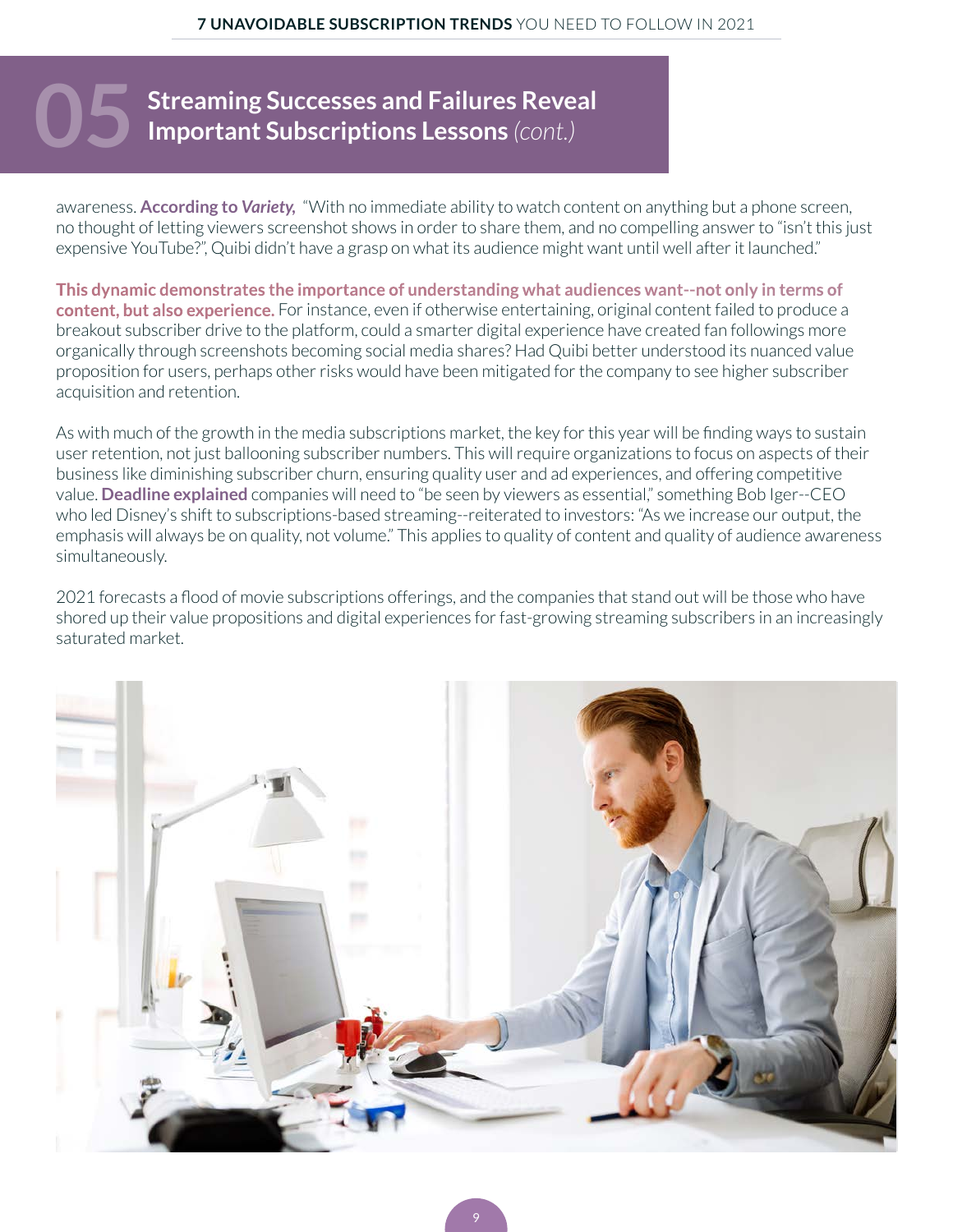# <span id="page-9-0"></span>**Artificial Intelligence Will 06 Reduce Subscription Churn**

Although the digital media subscription market saw record growth throughout 2020, that inflation also presents challenges for 2021 as companies adjust. This is especially true for subscription churn where, **[according to](https://www.pymnts.com/subscription-commerce/2020/subscriptions-growing-despite-threat-of-downstream-churn/)  [industry analysts at PYMNTS.com](https://www.pymnts.com/subscription-commerce/2020/subscriptions-growing-despite-threat-of-downstream-churn/)**, about 18% of digital media subscribers are projected to end their subscriptions whenever the global pandemic ends. Advancements in artificial intelligence, however, may help stave off these problems with subscriber churn.

For publishers managing these risky sides of their businesses in fast-evolving digital spaces, artificial intelligence may offer some solutions in 2021. For instance, some companies offer AI tools that automate support--telling publishers which actions they can take, at which points along their development trajectories, and insights on patterns in their unique subscription churn.

These tools can help organizations learn the underlying motivations behind their subscribers' churn--as well as why other readers stay- -by analyzing large amounts of data quickly and suggesting changes to proactively keep readers invested in their content. **[Indian media](https://inc42.com/resources/digital-trends-underpinning-media-and-entertainment-in-2020-21/)  [company Inc42 proposes](https://inc42.com/resources/digital-trends-underpinning-media-and-entertainment-in-2020-21/)** that such advancements will also empower decision makers in the media and entertainment industry to grow revenue streams through better targeting. "AI has added a cognitive, human-like dimension to mining and saturating this unstructured data. Engineers are using AI, ML, and Natural Language Processing to consolidate a company's predictive capacity to forecast user engagement with the content. This Targeted efficiency leads to better monetization opportunities."

Among others, this could look like expanding specific content offerings to readers based on their distinctive data stories or finding ways to extend the time spent on a publisher's app or site.

Keeping readers engaged and subscribed to content is important for a variety of reasons, but especially because subscriber acquisition is more expensive than retention. AI and other tech tools may help publishers move beyond reactively guessing reasons behind churn, but really understanding their reader segments and what interests them in advance of them taking action to unsubscribe.



### **Is it Really 'AI'?**

**Artificial Intelligence and Machine Learning have become buzzphrases in the marketing and audience technology sectors. Be sure to ask your vendor(s) what they mean by AI - the answer could range from advanced task automation to predictive modeling.** 

For example, **[content intelligence platform Chartbeat](https://blog.chartbeat.com/2019/03/20/subscriber-analytics-enhanced-for-publishers/)** argues that subscriber behavior differs from nonsubscribing reader behavior in ways that can be tracked and organized--everything from which headlines gain interest, to which homepage articles are most compelling on which kinds of devices, to how long certain content keeps subscribed reader's attention: **"Subscribers have different reading behaviors than other reader groups... This matters. There's endless value in tracking the pace of subscribers' consumption in real time across your sites and apps and identifying retention-friendly content wherever your readers live."**

Artificial intelligence can power reader-focused content and engagement strategies grounded in more accurate, timely data narratives. With these tech advancements at their fingertips, publishers will be able to allocate team resources more effectively to engage readers in the ways they are looking for from different publisher brands.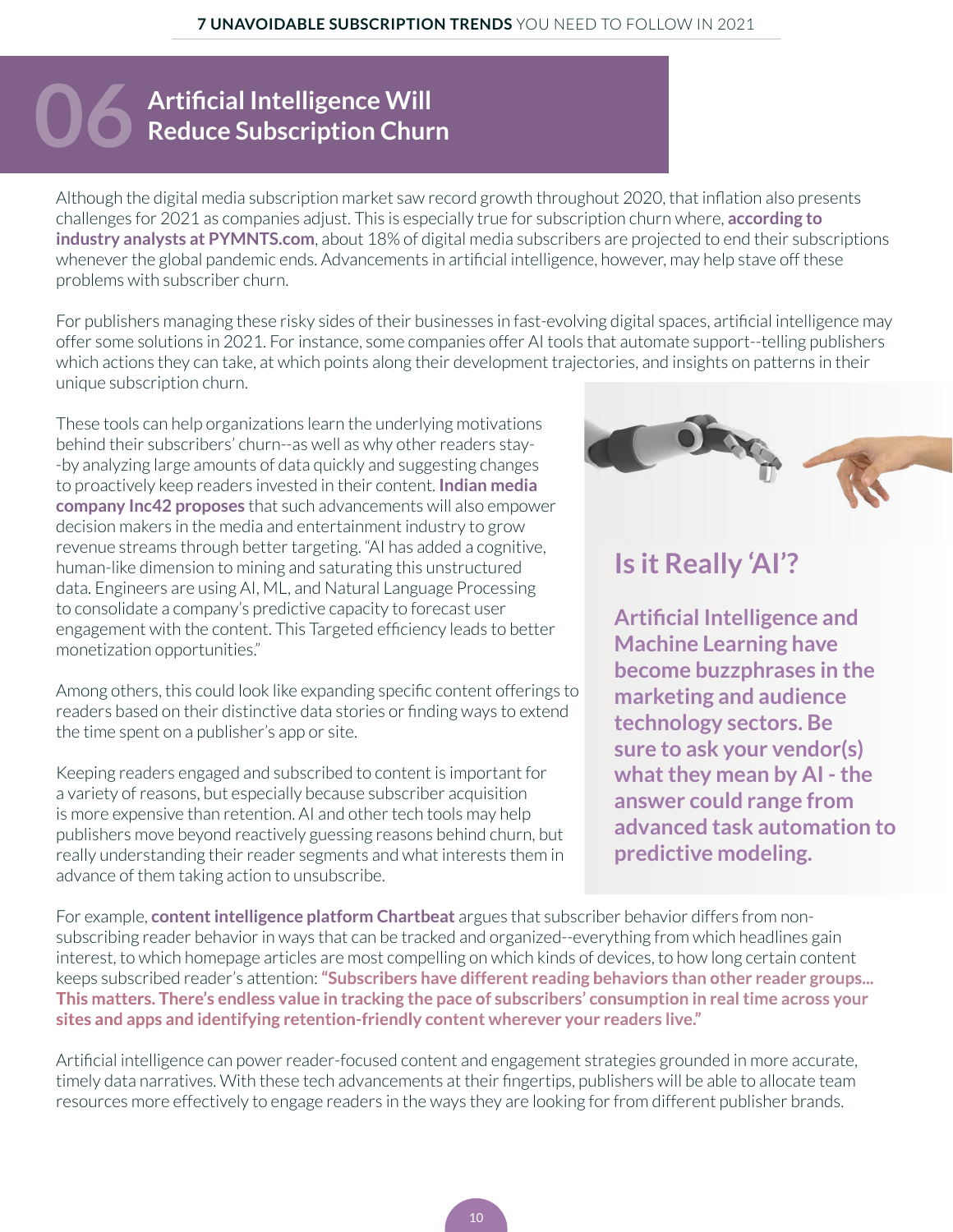## <span id="page-10-0"></span>**Publishers Bundle Subscriptions With 07 Brands to Broaden Audience Base**



[James Henderson, CEO and co](https://digiday.com/media/news-publishers-are-eagerly-bundling-their-subscriptions-with-brands/)[founder at Zephr, explained to](https://digiday.com/media/news-publishers-are-eagerly-bundling-their-subscriptions-with-brands/)  [Digiday,](https://digiday.com/media/news-publishers-are-eagerly-bundling-their-subscriptions-with-brands/) **"The goal is to bring in subscribers that publications have identified as crossover target audiences beyond their traditional reach...The benefit of connecting publisher and non-publishers together through this subscription bundling model goes beyond the top-line subscription revenue grab and the membership perks that a company's customers get with the access to free subscriptions... People often think it's just about driving subscriptions, but it's not. It's about driving to a connected relationship where you continue to earn the right to be connected, but you are the business that can leverage the first-party data relationship…"**

Reducing subscriber churn and ensuring brand safety are not the only options available to media organizations. Subscription bundling with brands is another innovative development in 2021 that will likely increase the value offerings of publishers, non-publisher brands, and advertisers--to the benefit of these businesses and their audiences.

Chris Scott, CPTO at Zephr, calls it a solution to fight subscription anxiety and churn: "The average consumer is already balancing multiple, overlapping subscription commitments--whether for streaming media, SaaS or other memberships. The feeling of subscription-anxiety is becoming far more common and customers want to feel like they are getting real value if they sign up for the long term. Bundling caters to more audiences with the right product at the right price for each individual consumption style. Subscription bundling is not only effective for acquisition but also a vital strategy to avoid customer churn as it keeps the product relevant for the customer."

However, this approach is not without its challenges, and **[research](https://www.pymnts.com/subscription-commerce/2020/getting-subscription-bundles-right-for-minimum-churn/)  [suggests](https://www.pymnts.com/subscription-commerce/2020/getting-subscription-bundles-right-for-minimum-churn/)** that reader choice matters in a bundling strategy in order to maintain the 51% of consumers who view the savings benefits of bundling as one of the top three reasons they buy: "Nearly one-third of consumers consider [financial savings] to be the most important reason [to buy a subscription bundle]...But it's not all smiles...more than two-thirds of consumers [say] they would prefer to bundle their subscriptions if they could choose which ones to include."

If constructed well, a subscriptions bundling structure can strengthen the relationship between readers and publishers, but also between publishers and other brands. It enables both publishers and brands to extend beyond their traditional audiences or subscriber bases and create new relationships--bringing publishers new readers and brands new consumers. Because the model depends on access to first-party data voluntarily offered by readers, subscription bundles force an increase of quality offered to readers by publishers and brands simultaneously.

It is no secret first-party data collection, brand security, and reader quality must be central focal points for media publishers in 2021. Opening up to the possibilities of smartly structured subscriptions bundles is one way organization can hold these various tensions deftly.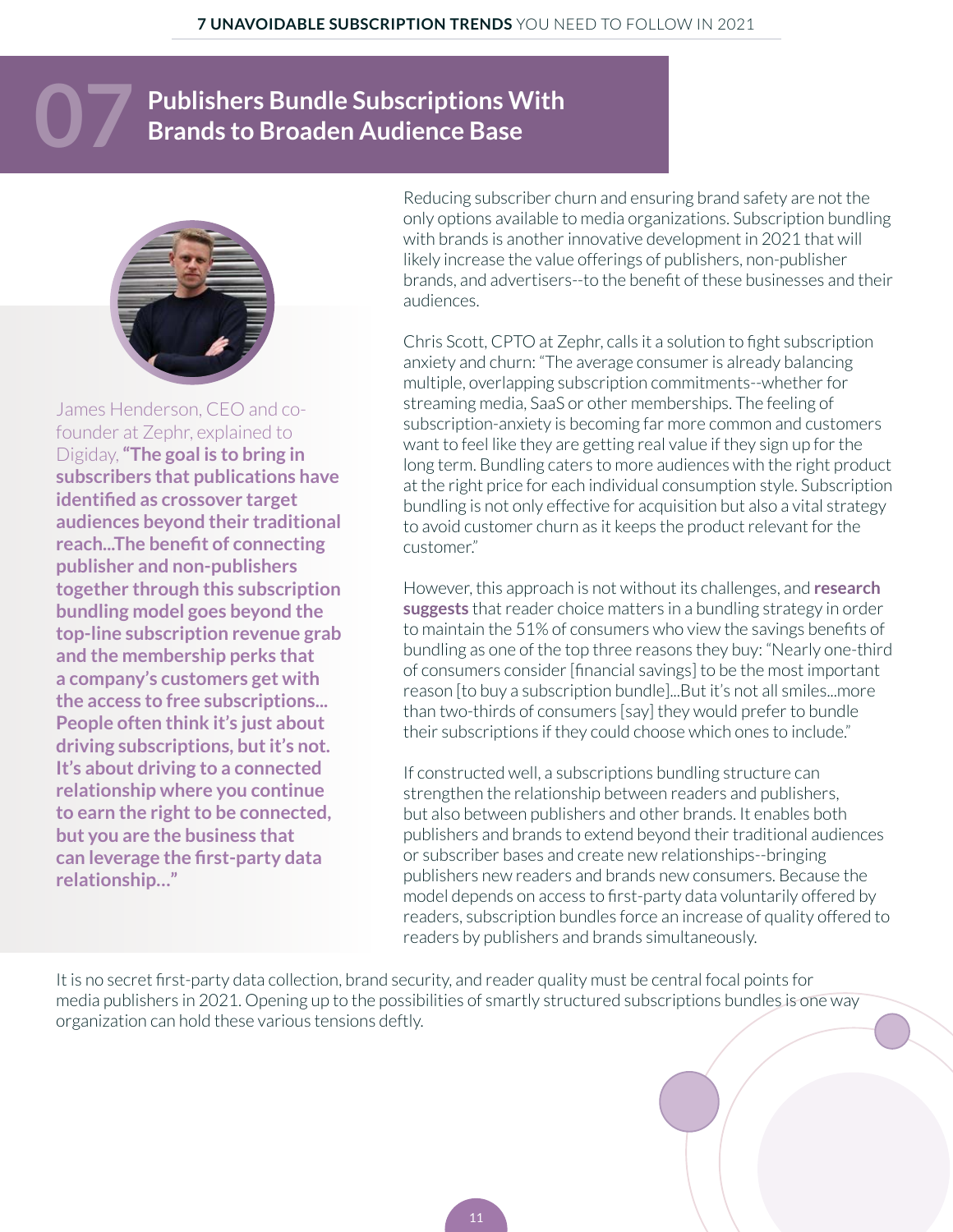### <span id="page-11-0"></span>**Stepping into the Future of Subscriptions**

Exciting opportunities are on the horizon for publishers this year as digital media subscriptions growth offers new market potential alongside tech advances that are empowering deeper connections with readers and revenue prospects. These subscriptions trends for 2021 point publishers towards key insights for ongoing success.

Publishers who know their audiences deeply and connect with them in relevant ways will be positioned for competitive advantage--no matter the size of the media organization. This must occur on at least two fronts: quality content and subscriber experience. Leveraging artificial intelligence data insights and new tech tools to create this connection more precisely will drive retention, giving publishers confidence that they are adapting to their readers' interests and offering real value.

Lineup Systems founder, Michael Mendoza, explained that publishers will need to continue monitoring trends and making adjustments within their business and tech systems to remain competitive for the future. "Lineup Systems focuses on understanding the shifting landscape of media revenue and offering agile tech tools to explicitly support publishers in media and entertainment in a changing environment.We consider the question, 'how can we maximize reader revenue specifically for media publishers in ways that span advertising, subscriptions, and other elements of the industry?' **We look at all the ways a media business benefits from having a reader interacting with their content."**

Nimble and resilient publishers will remain open to evolutions to their business structure--whether optimizing combined revenue models or leveraging the staying power of influential writers pioneering emergent platforms. A collaborative approach with ad buyers and brands for subscriberchoice bundling will keep publisher offerings fresh and accessible to growing readerships with varied needs and interests. Publishers with this kind of visionary approach will be better positioned to break through oversaturation with multi-dimensional value propositions for subscribers.

For publishers poised on the precipice of an evolving ecosystem offering more promise than many have felt in recent years, opportunity to stand out, build brand loyalty, adjust business structure, and offer meaningful connection with readers hungry for quality content and experiences is brighter than ever. The surge in digital media subscriptions and the varied trends coming with it presents a prime moment for publishers to seize on their strengths, make smart changes, and move with confidence into the future.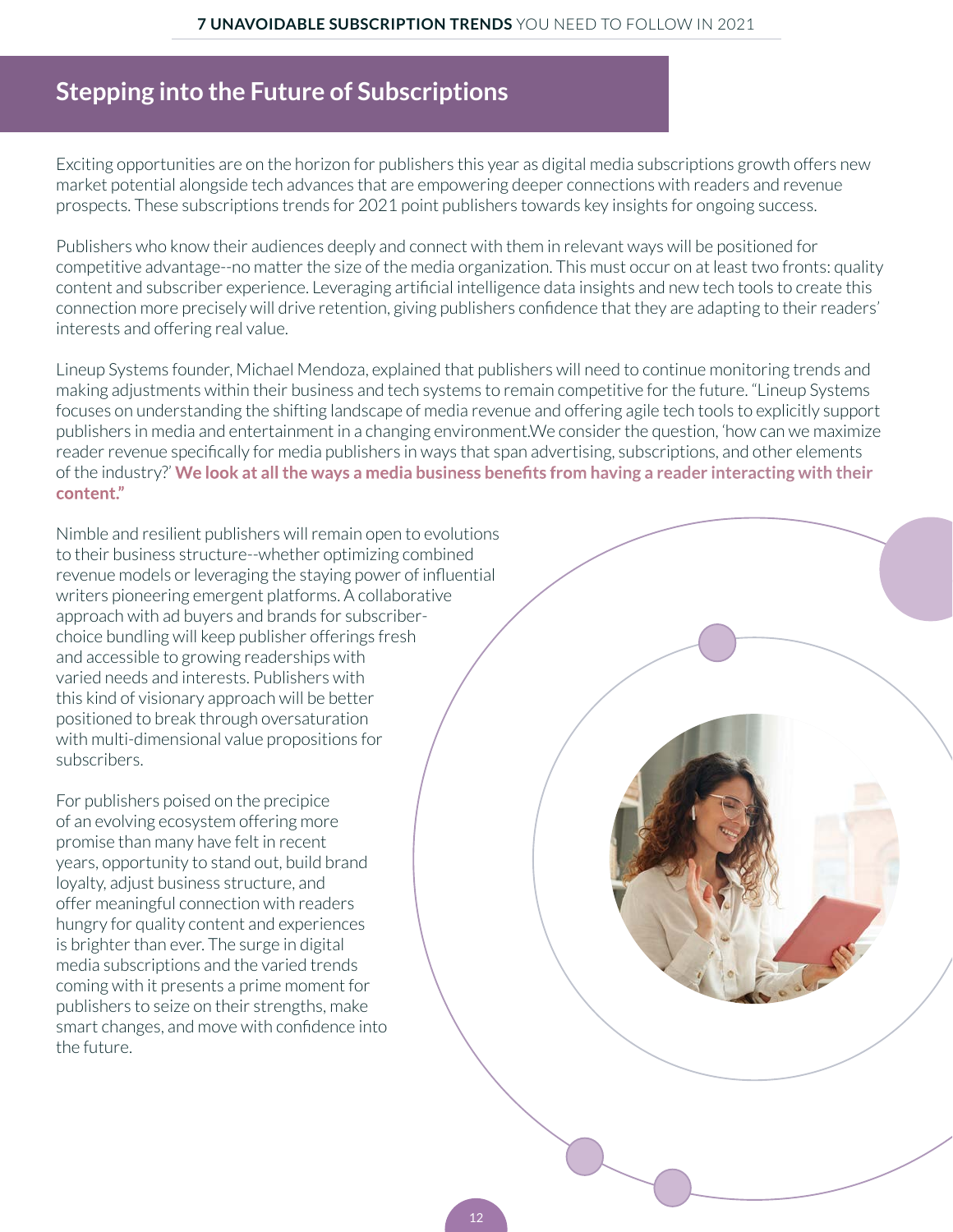### <span id="page-12-0"></span>**7 Things You Can Do To Leverage These Trends**

At Lineup, we often preach the importance of keeping up with always-changing industry trends. We create and share resources that are designed to answer questions, report on the media landscape, and offer recommendations. However, we also know that information without action is just noise.

Now that you're up to speed with some of the top subscription trends, consider these action items as next steps:

#### **Sync up your advertising and subscription strategies.**

It's no longer possible to separate the impact these strategies have on one another. Advertising will increasingly depend on quality, first-party data, and subscriptions can't afford churn due to poor ad experiences. If you're not already, work to align these areas as soon as possible.

### **02** Modernize your tech stack.

Technology innovations only benefit your business if you're using them.

#### **Tap into the talent in your newsroom.**

You may be able to leverage "micro influencer marketing" trends easier than you'd think. If there are stand-out personalities on your editorial team, don't sleep on their revenue potential!

#### **Don't let up as the pandemic ends.**

Local media got a significant boost from the pandemic, as readers became eager to stay connected to local news. Trends show this presents huge ongoing opportunities, so as the pandemic ends (knock on wood), don't let up! Keep emphasizing the power of local media, invest in strong marketing, and enjoy the boost.

### 05

04

01

03

#### **Don't assume you know your audience.**

The lessons from streaming media are fascinating, and reveal that assuming you understand your audience is dangerous. Make sure you consistently analyze each reader and have the tools in place to quickly pivot if need be.

### 06

07

#### **Ask your vendors the right questions about artificial intelligence.**

Artificial intelligence shows incredible promise in reducing subscription churn, improving experience and identifying monetization opportunities. But be careful; not all AI is created equal.

#### **Build strong partnerships with brands and other publishers to open up bundling possibilities.**

The potential for subscription bundles is clear - start building relationships with others in the subscription economy if you want to leverage this trend.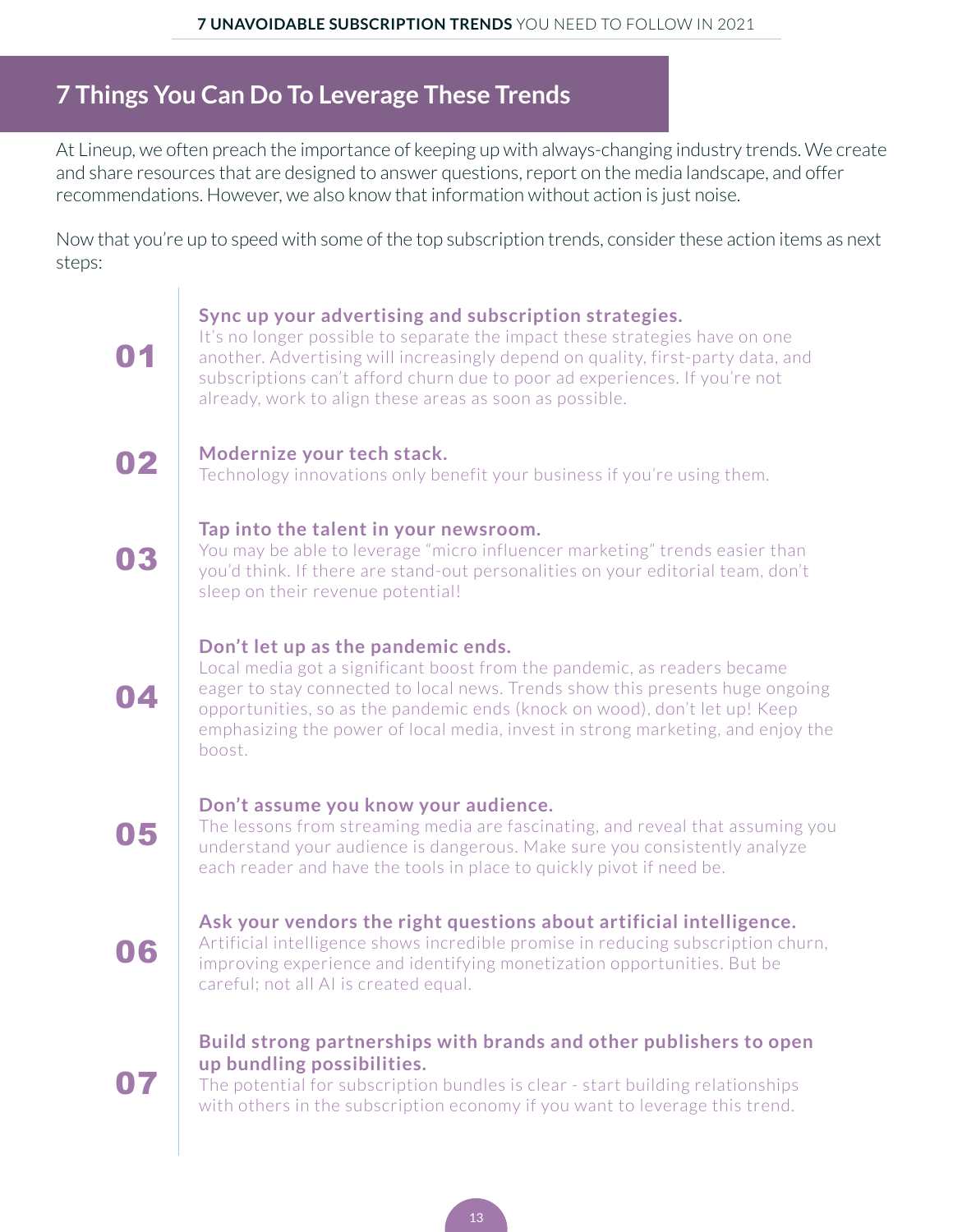# <span id="page-13-0"></span>About Lineup

Lineup Systems is the world's leading provider of media sales technology. Lineup's flagship product, Adpoint, is the preferred advertising system for media groups such as News Corp, ESI Media, Admeira, Telegraph Media Group, The New York Times and many more. Lineup also offers expert configuration and development services, empowering media brands to focus on what's most important to their bottom lines. The latest addition to Lineup's product portfolio is Amplio, a groundbreaking subscriptions management platform built to accelerate success in the subscription economy. For more information or get in touch, visit **[lineup.com](http://www.lineup.com)**



## About Zephr



Zephr is revolutionising the subscription economy for the world's leading media and publishing companies providing everything from paywalls to identity management tools.

With Zephr's intuitive, no-code to operate platform, business users leverage the best in-breed solution to easily create highconversion user journeys, rapidly build stronger customer relationships and dramatically boost ad yields. Zephr empowers teams to create, tweak and implement effective data and paywall strategies in minutes; enabling them to capture consented 1st party data while offering deeply personalised user experiences and creating long-term customer value. The subscription economy just got personal. For more information visit **[https://www.zephr.com/.](https://www.zephr.com/)**